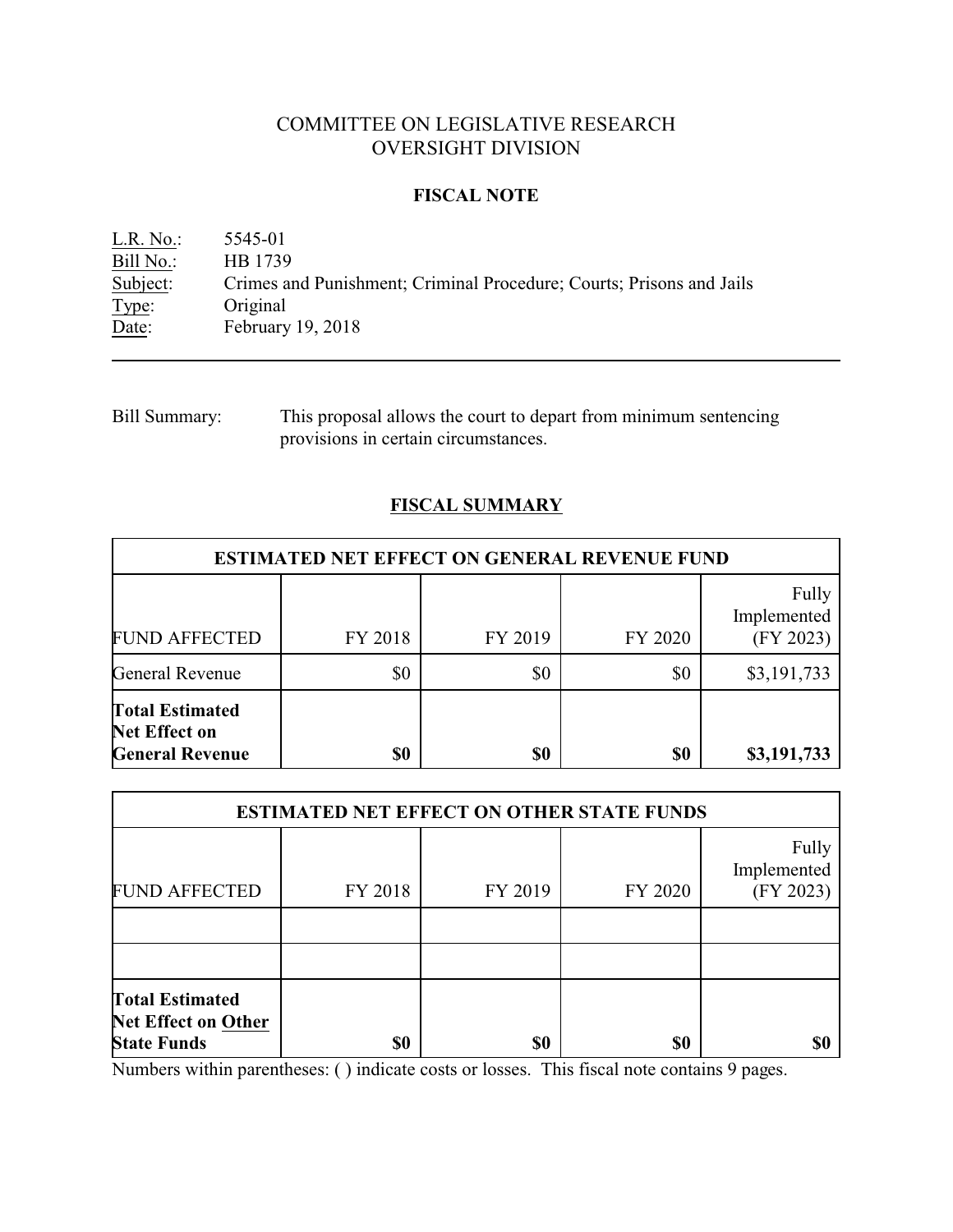L.R. No. 5545-01 Bill No. HB 1739 Page 2 of 9 February 19, 2018

| <b>ESTIMATED NET EFFECT ON FEDERAL FUNDS</b>                               |         |         |         |                                   |  |  |  |  |  |  |
|----------------------------------------------------------------------------|---------|---------|---------|-----------------------------------|--|--|--|--|--|--|
| <b>FUND AFFECTED</b>                                                       | FY 2018 | FY 2019 | FY 2020 | Fully<br>Implemented<br>(FY 2023) |  |  |  |  |  |  |
|                                                                            |         |         |         |                                   |  |  |  |  |  |  |
|                                                                            |         |         |         |                                   |  |  |  |  |  |  |
| <b>Total Estimated</b><br><b>Net Effect on All</b><br><b>Federal Funds</b> | \$0     | \$0     | \$0     |                                   |  |  |  |  |  |  |

| <b>ESTIMATED NET EFFECT ON FULL TIME EQUIVALENT (FTE)</b>    |         |         |         |                                   |  |  |  |  |  |  |
|--------------------------------------------------------------|---------|---------|---------|-----------------------------------|--|--|--|--|--|--|
| <b>FUND AFFECTED</b>                                         | FY 2018 | FY 2019 | FY 2020 | Fully<br>Implemented<br>(FY 2023) |  |  |  |  |  |  |
|                                                              |         |         |         |                                   |  |  |  |  |  |  |
|                                                              |         |         |         |                                   |  |  |  |  |  |  |
| <b>Total Estimated</b><br><b>Net Effect on</b><br><b>FTE</b> | 0       | 0       |         |                                   |  |  |  |  |  |  |

 $\Box$  Estimated Net Effect (expenditures or reduced revenues) expected to exceed \$100,000 in any Of the three fiscal years after implementation of the act.

| <b>ESTIMATED NET EFFECT ON LOCAL FUNDS</b> |         |         |         |                                   |  |  |  |  |  |
|--------------------------------------------|---------|---------|---------|-----------------------------------|--|--|--|--|--|
| <b>FUND AFFECTED</b>                       | FY 2018 | FY 2019 | FY 2020 | Fully<br>Implemented<br>(FY 2023) |  |  |  |  |  |
| <b>Local Government</b>                    | \$0     | \$0     | \$0     | \$0                               |  |  |  |  |  |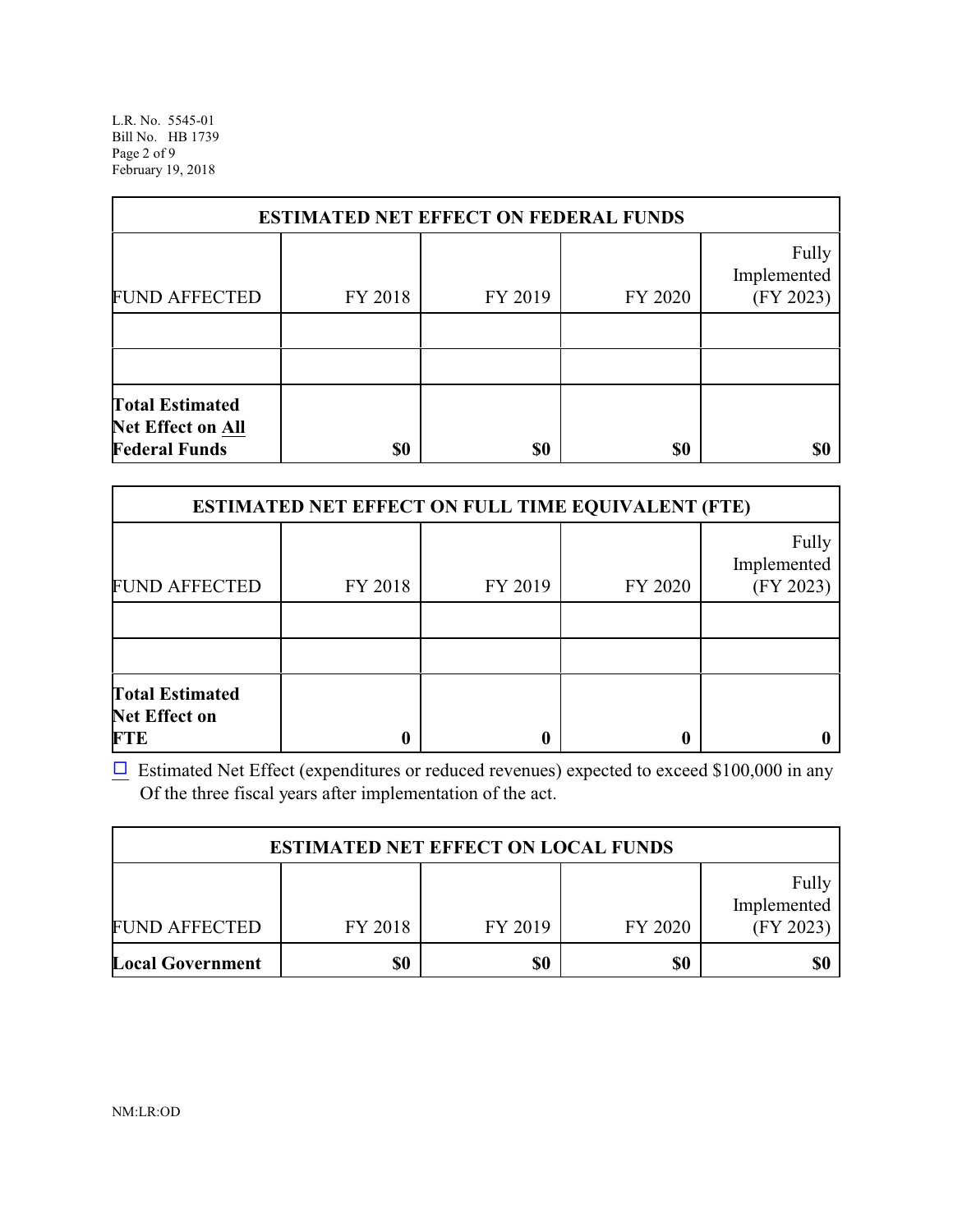L.R. No. 5545-01 Bill No. HB 1739 Page 3 of 9 February 19, 2018

### **FISCAL ANALYSIS**

## ASSUMPTION

Officials at the **Department of Corrections (DOC)** assume this legislation creates a new section 558.043 that will allow courts the discretion to depart from the minimum prison term as defined in 558.019. The bill is similar to FN4753-02 and the same response is submitted.

The legislation will allow courts the discretion to depart from the minimum prison term as defined in section 558.019 RSMo when the offense did not involve serious physical injury, sexual contact against a minor, or brandishing or discharging a firearm. The minimum prison term (MPT) is the time that offenders are required to be imprisoned before eligibility for parole. Minimum prison terms of 40%, 50% and 80% are defined for prior incarcerations with the DOC and 85% for dangerous felonies. Because of the offenses that will continue to require a MPT, it is assumed that the bill will not apply to dangerous felonies, other serious violent offenses and weapon offenses. In addition, as sex offenses require the completion of the Missouri Sex Offender Program and sex offenders normally serve to at least conditional release, sex offenses are also excluded from the impact. It should be noted that drug offenses are exempt from a MPT and will not be affected by the legislation.

### **Admissions of offenders required to serve a MPT**

In FY17, there were 1,829 new prison admissions with an MPT for an eligible offense who had a parole hearing in FY17 that set a presumptive parole date. It is not known the number of cases when the courts will exercise discretion, but the DOC is estimating that the percentage will be similar to the discretion that the courts exercise in sentencing offenders as persistent offenders for prior felony convictions under section 558.016. In a study in 2015, the DOC found that the courts sentenced defendants as persistent offenders in only 21% of cases. If the courts use discretion in not mandating the MPT in 79% of cases, then it is estimated that 1,445 offenders will not receive a MPT.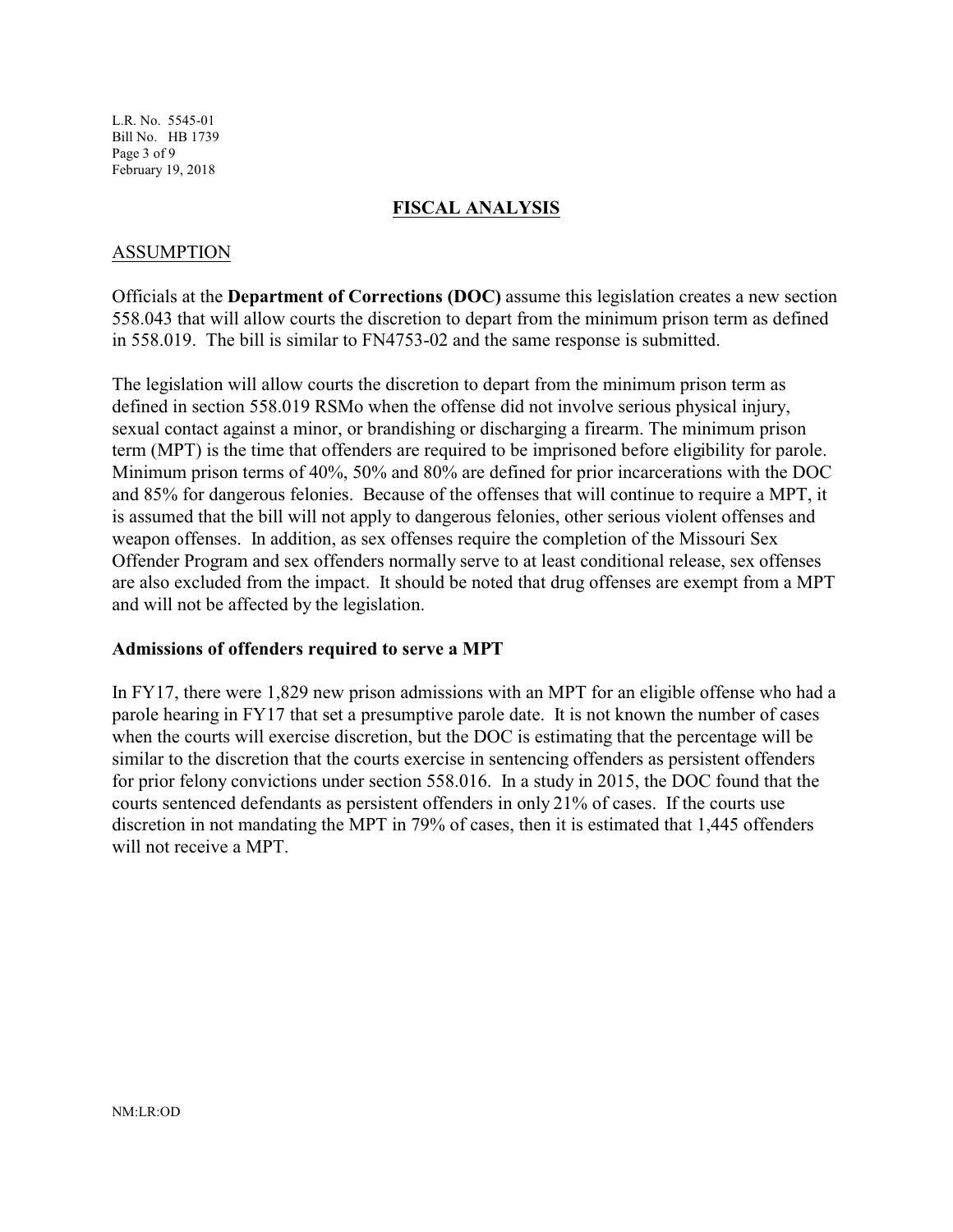L.R. No. 5545-01 Bill No. HB 1739 Page 4 of 9 February 19, 2018

### ASSUMPTION (continued)

#### New admissions with parole hearings in FY17

Serving a minimum prison term, excluding serious violent offense, sex offenses and weapons offenses

|                     |       | Courts<br>will<br>mandate<br>MPT | Courts<br>will not<br>mandate<br><b>MPT</b> | Average<br>Sentence |
|---------------------|-------|----------------------------------|---------------------------------------------|---------------------|
| Mininum Prison Term | Count | 21%                              | 79%                                         | ( <i>years</i> )    |
| 40%                 | 1,053 | 221                              | 832                                         | 5.6                 |
| 50%                 | 459   | 96                               | 363                                         | 5.9                 |
| 80%                 | 317   | 67                               | 250                                         | 6.2                 |
| Total               | 1.829 | 384                              | 445                                         | 5.8                 |

### **Time Served by the Board of Probation and Parole**

The parole board has discretion to set the parole date and it uses a risk assessment and guidelines to advise on the release date when not mandated by the MPT or other no-parole restrictions. The estimate of how many of the 1,445 offenders will receive a shorter prison stay is based upon the calculation of how many had a guideline date less than the MPT date and who the parole board set a release date on the MPT date. For offenders with short sentences and who have earned time credits in jail prior to admission, many have guideline dates that are on or before 90 days after prison admission. Because of the time constraints in completing the parole hearing and the release arrangements, most of these offenders are released over guideline and it is unrealistic to expect that such offenders with a MPT could be released much earlier. These offenders are called ASAP and are excluded from the eligible population as well as those offenders who the parole board set a release date beyond the MPT date. Of the 1,829 new admissions with an eligible MPT, it is estimated that 608 could be released earlier (33.2%).

#### New admissions with a parole hearing in FY17 MPT offenders likely to be released on the guideline date

|            | Courts will not mandate MPT (79%) |                                           |                                               |                                 |                  |                               |  |  |  |
|------------|-----------------------------------|-------------------------------------------|-----------------------------------------------|---------------------------------|------------------|-------------------------------|--|--|--|
|            | Courts<br>will<br>mandate         | Release<br>date is the<br><b>MPT</b> date | Guideline date<br>is less than<br>90 days fom | Release<br>date is<br>a ter the |                  | Percent<br>Released<br>on MPT |  |  |  |
|            | MPT                               | and                                       | Adm ission                                    | <b>MPT</b>                      | Releases         | date                          |  |  |  |
| <b>MPT</b> | 21%                               | not ASAP                                  | (ASAP)                                        | date                            | <b>Decisions</b> | not ASAP                      |  |  |  |
| 40%        | 221                               | 321                                       | 67                                            | 444                             | 1.053            | 30.5%                         |  |  |  |
| 50%        | 96                                | 167                                       | 21                                            | 175                             | 459              | 36.5%                         |  |  |  |
| 80%        | 67                                | 119                                       | 35                                            | 96                              | 317              | 37.6%                         |  |  |  |
| Total      | 384                               | 608                                       | 122                                           | 715                             | 1.829            | 33.2%                         |  |  |  |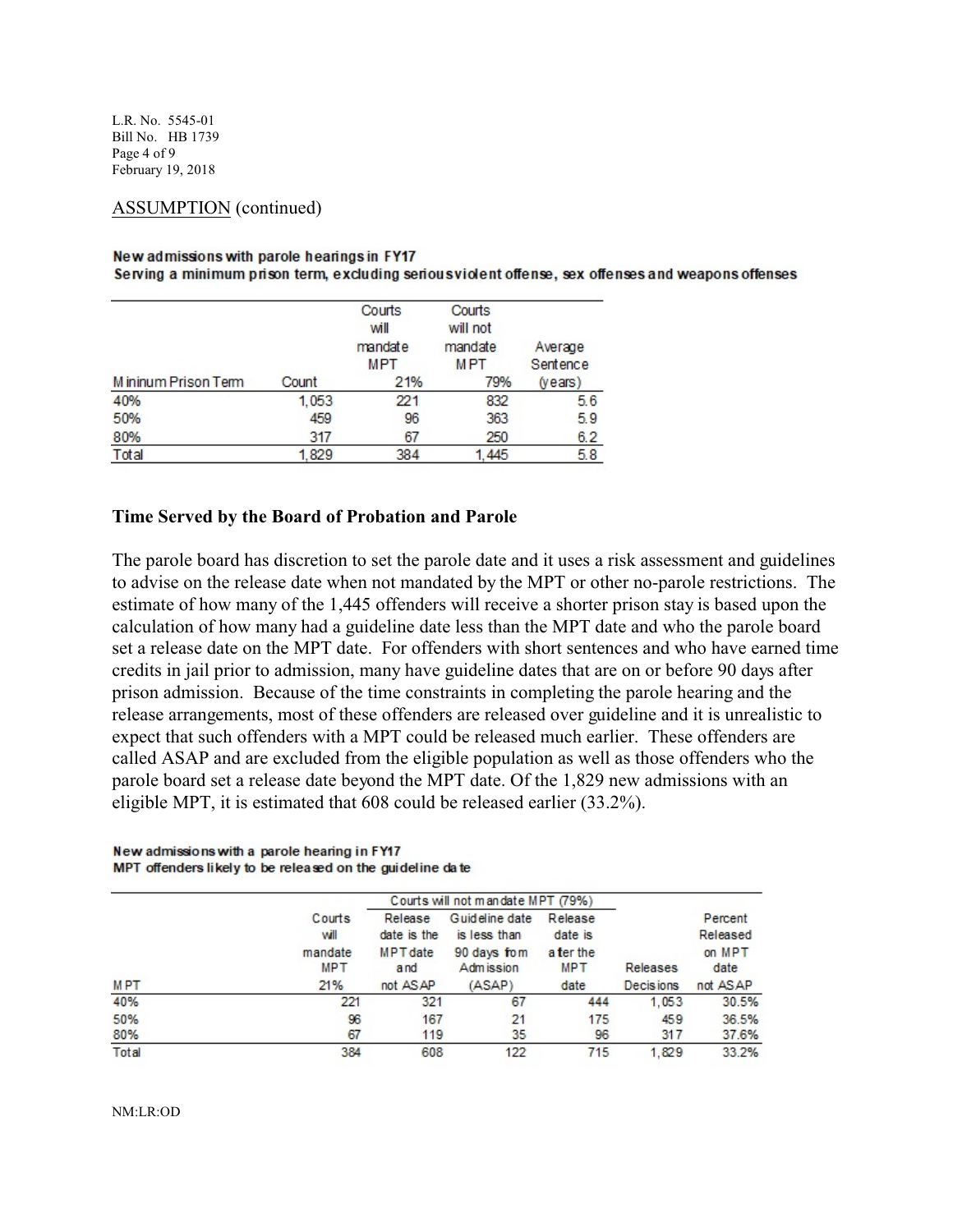L.R. No. 5545-01 Bill No. HB 1739 Page 5 of 9 February 19, 2018

### ASSUMPTION (continued)

### **Reduction in time served**

The expected reduction in time served by the 608 offenders is the difference between the MPT stay (2.9 years) and the average guideline stay (1.7 years). The guideline stay is the board guideline for offenders, which is associated with the sentence length, the offense, and the salient factor risk assessment of the offender. In addition to the time to first release, the DOC is also including an estimate for time served as a parole violator (40% of the parole time after first release). The parole violator percentage is calculated from an examination of the incarceration rates of offenders serving prison sentences who were discharged either from prison or parole in FY17.

Average time served serving a MPT and the guideline term MPT offenders likely to be released on the guideline date

| <b>MPT</b> | Released<br>on MPT<br>(nd ASAP) | Average<br>Sentence<br>$(\vee$ ears $)$ | Average<br><b>MPT</b><br>years) | Average<br>Guideline<br>(years) | Guideline<br>Percent<br>Served | Reduction<br>in time<br>to first<br>release<br>years) | Increase<br>in parole<br>recidivism<br>$(\vee$ ears $)$ | Net<br>reduction<br>in time<br>served<br>(years) | Total<br>reduction<br>in pris on<br>population |
|------------|---------------------------------|-----------------------------------------|---------------------------------|---------------------------------|--------------------------------|-------------------------------------------------------|---------------------------------------------------------|--------------------------------------------------|------------------------------------------------|
| 40%        | 321                             | 5.6                                     | 2.2                             | 1.5                             | 26%                            | 0.7                                                   | 0.3                                                     | 0.4                                              | 159                                            |
| 50%        | 167                             | 5.9                                     | 29                              | 1.8                             | 31%                            | 1.1                                                   | 0.4                                                     | 0.7                                              | 121                                            |
| 80%        | 119                             | 6.2                                     | 4.6                             | 1.9                             | 31%                            | 2.7                                                   | 1.1                                                     | 1.6                                              | 207                                            |
| Total      | 608                             | 5.8                                     | 29                              | 1.7                             | 29%                            | 1.2                                                   | 0.5                                                     | 0.7                                              | 486                                            |

The impact is estimated to be a reduction in the prison population of 486 and this will be offset by an equal increase in the parole population. The legislation is not expected to affect the probation population.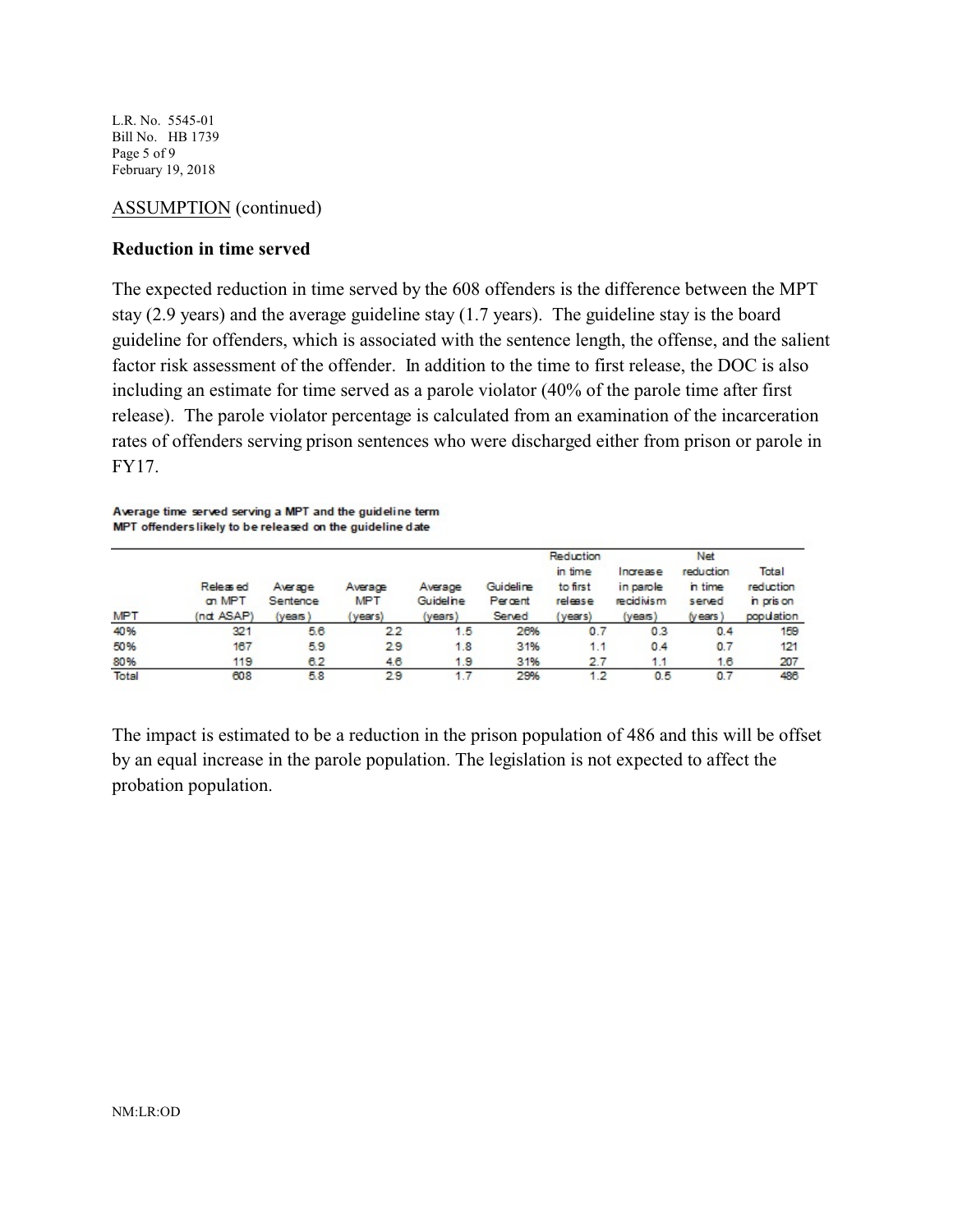L.R. No. 5545-01 Bill No. HB 1739 Page 6 of 9 February 19, 2018

### ASSUMPTION (continued)

### **Impact in the ten years of the budget horizon**

The reduction in the prison population is estimated to occur after FY21 when the offenders will be released after the shorter time served.

|                                          | FY2019 | FY2020 | FY2021 | FY2022 | FY2023  | FY2024  | FY2025 | FY2026 | FY2027  | FY2028        |
|------------------------------------------|--------|--------|--------|--------|---------|---------|--------|--------|---------|---------------|
| <b>New Admissions</b>                    |        |        |        |        |         |         |        |        |         |               |
| Current Law                              | 608    | 608    | 608    | 608    | 608     | 608     | 608    | 608    | 608     | 608           |
| After Legislation                        | 608    | 608    | 608    | 608    | 608     | 608     | 608    | 608    | 608     | 608           |
| Probation                                |        |        |        |        |         |         |        |        |         |               |
| Current Law                              | ٥      | ٥      | ٥      | ٥      | ٥       | ٥       | ٥      | ٥      | ٥       | ٥             |
| After Legislation                        | ٥      | ٥      | ٥      | ٥      | ٥       | ٥       | ٥      | ٥      | 0       | ٥             |
| Change (After Legislation - Current Law) |        |        |        |        |         |         |        |        |         |               |
| Admissions                               | о      | ٥      | ٥      | o      | о       | o       | o      | o      | o       | 0             |
| Probations                               | o      | o      | o      | ٥      | o       | o       | o      | o      | о       | 0             |
| <b>Cumulative Populations</b>            |        |        |        |        |         |         |        |        |         |               |
| Prison                                   |        |        |        | $-426$ | $-4.36$ | $-4.36$ | $-486$ | $-436$ | $-486$  | $-486$        |
| Parole                                   |        |        |        | 426    | 436     | 436     | 486    | 486    | 436     | 486           |
| Probation                                |        |        |        | ×      |         | ×       | ×      | ×      | ×       | $\mathcal{A}$ |
| Impact                                   |        |        |        |        |         |         |        |        |         |               |
| Prison Population                        |        |        |        | $-426$ | $-4.36$ | $-4.86$ | $-486$ | $-486$ | $-4.86$ | $-486$        |
| Field Population                         |        |        | ×      | 426    | 436     | 4.86    | 486    | 486    | 486     | 486           |
| <b>Population Change</b>                 |        |        |        |        |         |         |        |        |         |               |
| P&P Officers + or-                       |        | ٥      | ٥      | ٥      | 1.0     | 1.0     | 1.0    | 1.0    | 1.0     | 1.0           |

Change in prison admissions and probation openings with legislation

If this impact statement has changed from statements submitted in previous years, it is because the Department of Corrections (DOC) has changed the way probation and parole daily costs are calculated to more accurately reflect the way the Division of Probation and Parole is staffed across the entire state.

In December 2017, the DOC reevaluated the calculation used for computing the Probation and Parole average daily cost of supervision and revised the cost calculation to be used for 2018 fiscal notes. The new calculation estimates the increase/decrease in caseloads at each Probation and Parole district due to the proposed legislative change. For the purposes of fiscal note calculations, the DOC averaged district caseloads across the state and came up with an average caseload of 51 offender cases per officer. The new calculation assumes that an increase/decrease of 51 cases in a district would result in a change in costs/cost avoidance equal to the cost of one FTE staff person in the district. Increases/decreases smaller than 51 offenders are assumed to be absorbable.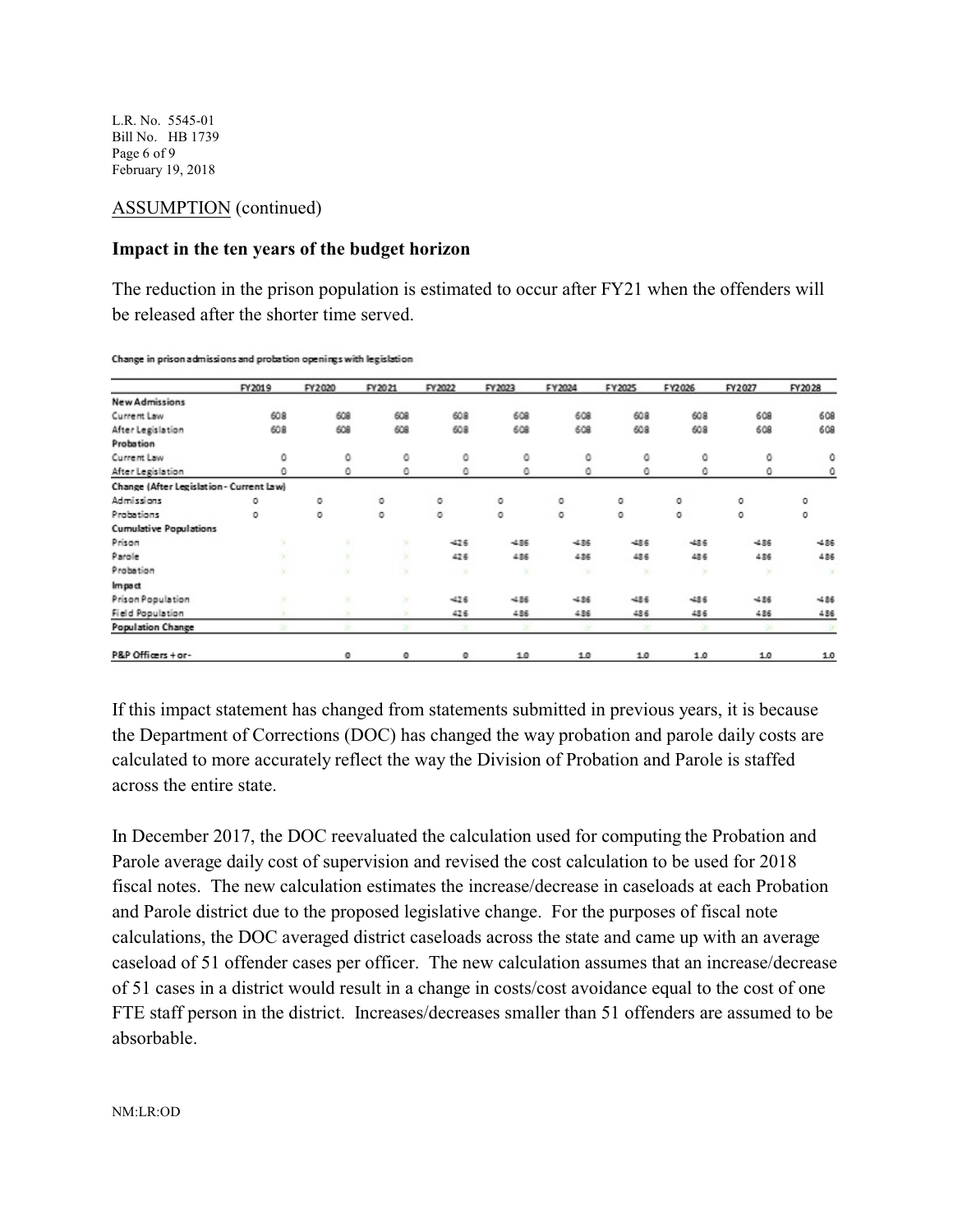L.R. No. 5545-01 Bill No. HB 1739 Page 7 of 9 February 19, 2018

# ASSUMPTION (continued)

In instances where the proposed legislation would only affect a specific caseload, such as sex offenders, the DOC will use the average caseload figure for that specific type of offender to calculate cost increases/decreases.

The DOC cost of incarceration is \$17.003 per day or an annual cost of \$6,206 per offender. The DOC cost of probation or parole is determined by the number of P&P Officer II positions that would be needed to cover the new caseload. The DOC would assume this legislation will result in a long term cost avoidance starting in FY 22 with full implementation by FY 23 of \$3,191,733. The ten year impact in FY 28 would be a cost avoidance of \$3,536,921 to DOC.

|         |                |             |                         |                |                |              | Grand Total - |
|---------|----------------|-------------|-------------------------|----------------|----------------|--------------|---------------|
|         |                |             |                         | increased      | Add'l          | Total cost   | Prison and    |
|         | fewer          |             |                         | # on           | P&P            | for          | Probation     |
|         | # in           | Cost per    | <b>Total Savings</b>    | probation      | Officers       | probation    | (includes and |
|         | prison         | year        | for prison              | $&$ parole     | needed         | and parole   | 2% inflation  |
|         |                |             |                         |                |                |              |               |
| Year 1  | $\theta$       | $(\$6,206)$ | \$0                     | $\theta$       | $\theta$       | \$0          | \$0           |
| Year 2  | $\overline{0}$ | $(\$6,206)$ | \$0                     | $\theta$       | $\theta$       | \$0          | \$0           |
| Year 3  | $\overline{0}$ | $(\$6,206)$ | \$0                     | $\overline{0}$ | $\overline{0}$ | \$0          | \$0           |
| Year 4  | (426)          | $(\$6,206)$ | $\overline{$}2,805,575$ | 426            | 1              | \$0          | \$2,805,575   |
| Year 5  | (486)          | $(\$6,206)$ | \$3,264,741             | 486            | 1              | $(\$73,008)$ | \$3,191,733   |
| Year 6  | (486)          | $(\$6,206)$ | \$3,330,036             | 486            | 1              | $(\$64,762)$ | \$3,265,274   |
| Year 7  | (486)          | $(\$6,206)$ | \$3,396,636             | 486            | 1              | $(\$65,464)$ | \$3,331,172   |
| Year 8  | (486)          | $(\$6,206)$ | \$3,464,569             | 486            | 1              | $(\$66,174)$ | \$3,398,396   |
| Year 9  | (486)          | $(\$6,206)$ | \$3,533,861             | 486            |                | $(\$66,890)$ | \$3,466,970   |
| Year 10 | (486)          | $(\$6,206)$ | \$3,604,538             | 486            |                | $(\$67,617)$ | \$3,536,921   |

Officials at the **Office of the State Courts Administrator** assume there may be some impact but there is no way to quantify that currently. Any significant changes will be reflected in future budget requests.

Officials at the **Office of the Attorney General (AGO)** assume that any potential costs arising from this proposal can be absorbed with existing resources. The AGO may seek additional appropriations if there is a significant increase in litigation.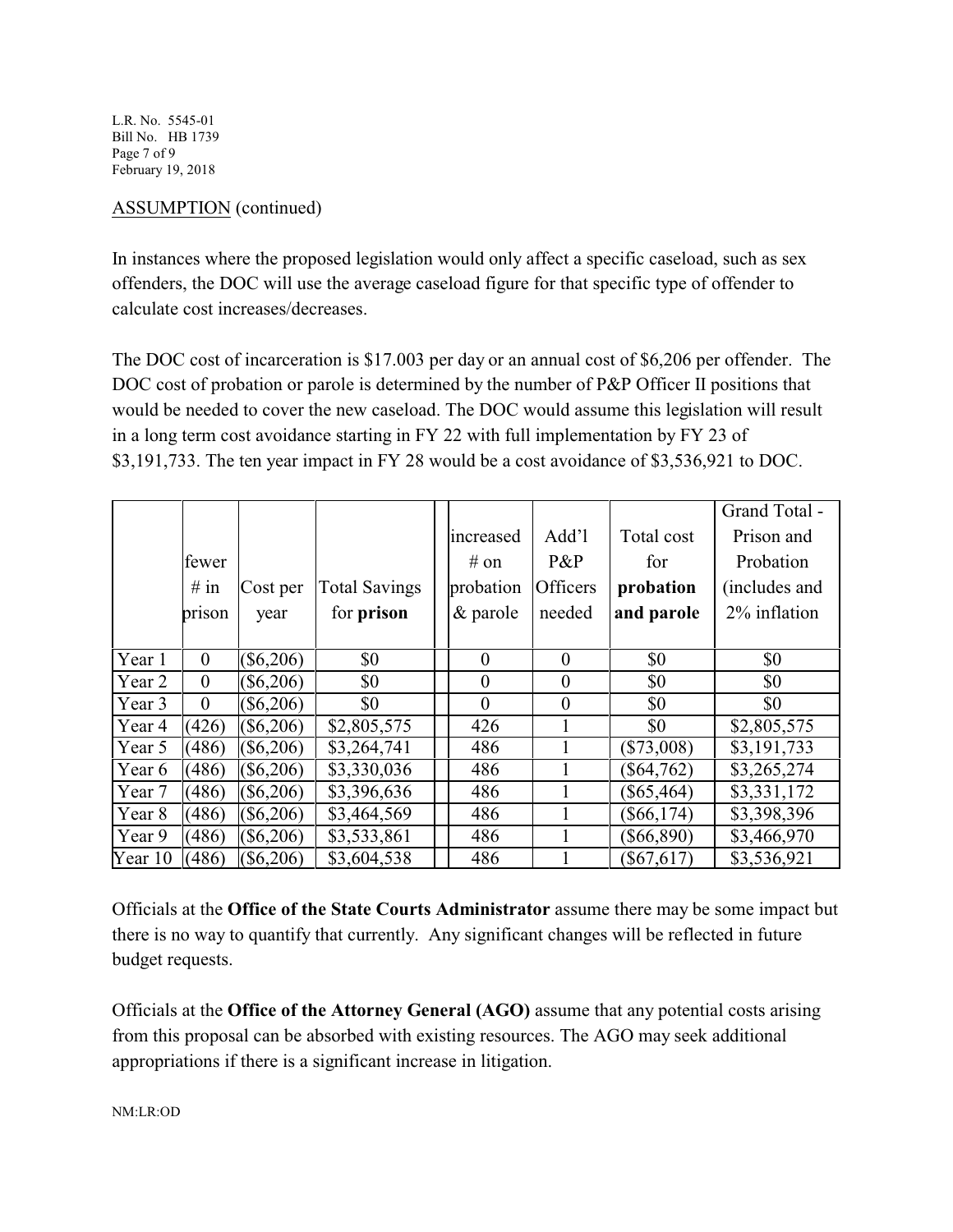L.R. No. 5545-01 Bill No. HB 1739 Page 8 of 9 February 19, 2018

# ASSUMPTION (continued)

Officials at the **Department of Social Services**, the **Office of the State Public Defender** and the **Office of Prosecution Services** each assume no fiscal impact to their respective agencies from this proposal.

| FISCAL IMPACT -         |                               |                               |                               | Fully       |
|-------------------------|-------------------------------|-------------------------------|-------------------------------|-------------|
| <b>State Government</b> | FY 2018                       |                               |                               | Implemented |
|                         | $(10 \text{ Mo.})$            | FY 2019                       | FY 2020                       | (FY 2023)   |
| <b>GENERAL</b>          |                               |                               |                               |             |
| <b>REVENUE FUND</b>     |                               |                               |                               |             |
| Cost Avoidance -        |                               |                               |                               |             |
| DOC - net reduction     |                               |                               |                               |             |
| in prison population    |                               |                               |                               |             |
| vs. increase in         |                               |                               |                               |             |
| probation population    | \$0                           | $\underline{\$0}$             | \$0                           | \$3,191,733 |
| <b>ESTIMATED NET</b>    |                               |                               |                               |             |
| <b>EFFECT ON THE</b>    |                               |                               |                               |             |
| <b>GENERAL</b>          |                               |                               |                               |             |
| <b>REVENUE FUND</b>     | $\underline{\underline{\$0}}$ | $\underline{\underline{\$0}}$ | $\underline{\underline{\$0}}$ | \$3,191,733 |
| FISCAL IMPACT -         |                               |                               |                               | Fully       |
| Local Government        | FY 2018                       |                               |                               | Implemented |
|                         | $(10 \text{ Mo.})$            | FY 2019                       | FY 2020                       | (FY 2023)   |
|                         |                               |                               |                               |             |
|                         | <u>so</u>                     | <u>\$0</u>                    | <u>so</u>                     | <u>\$0</u>  |

FISCAL IMPACT - Small Business

No direct fiscal impact to small businesses would be expected as a result of this proposal.